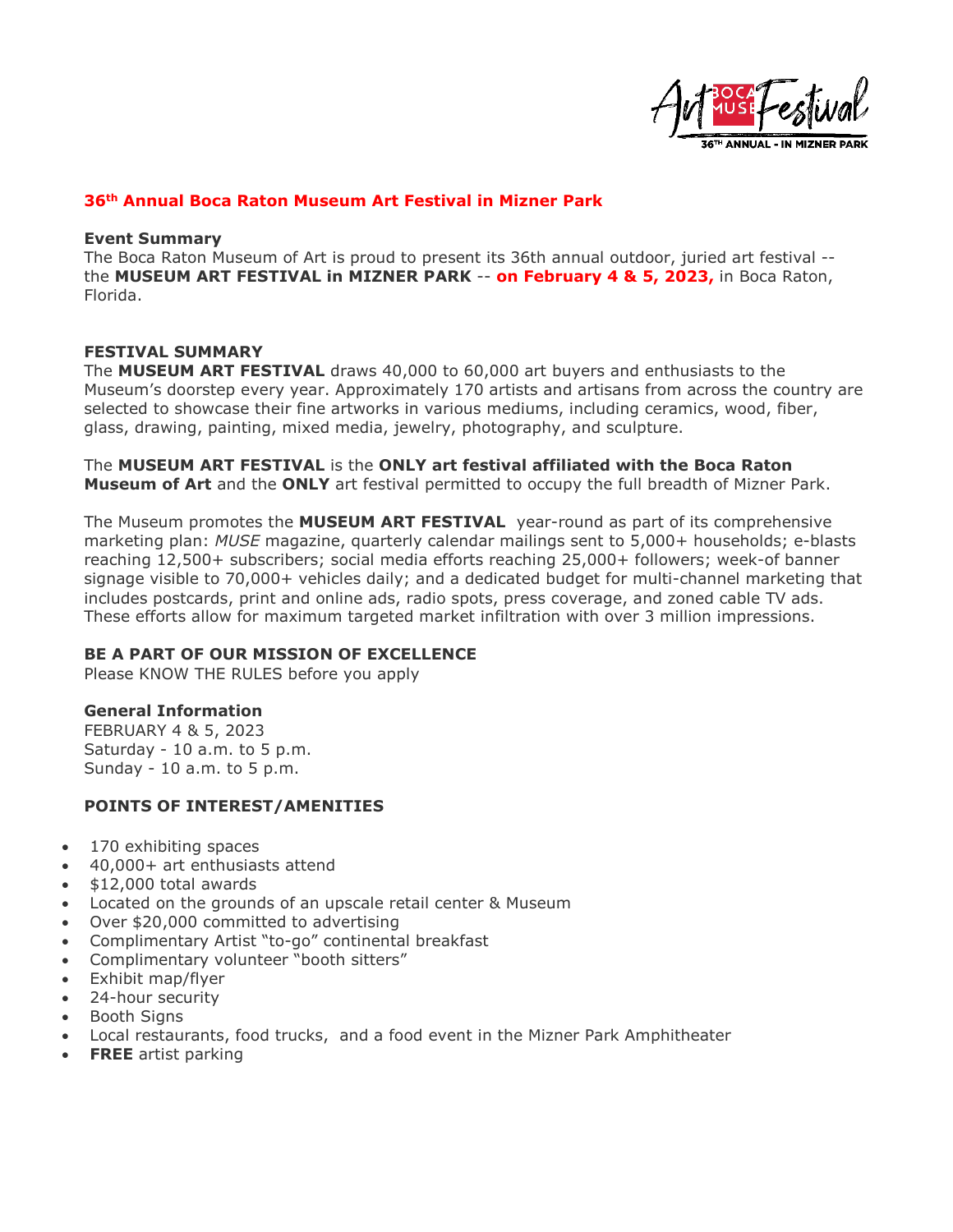

# **CONTACT INFORMATION**

Boca Raton Museum of Art 501 Plaza Real, Boca Raton, FL 33432 artfestival@bocamuseum.org

**Event Website**: www.bocamuseum.org/artfestival

# **AWARDS**

\$12,000 in awards where excellence is determined, regardless of media category, as follows: nine (9) Merit Awards of \$1,000 each and one (1) \$3,000 Best-In-Show award. On-site judging of the exhibitors occurs during Art Festival hours on **Saturday, February 4, 2023**. Prizes are determined by the quality of the entire body of work displayed.

# **SALES/TAXES**

The Boca Raton Museum Art Festival does not require an artist to pay commissions. The exhibitor handles all sales, and it is the responsibility of each artist to collect Florida Sales Tax (7%) and return the payment to the Florida Tax Revenue Service. Tax forms will be issued to each exhibitor in the on-site packet at the opening of the Art Festival. For further tax information, call 1-800-352- 3671 to request Form DR-15EZ or call the West Palm Beach office at 561-640-2800.

#### **APPLICATION**

All artists must apply on ZAPP by Midnight Eastern on **Friday, October 7, 2022**. Submit a separate application, image set, and jury fee of \$45 for each category entered. Submit only one (1) application per body of work. Multiple applications must represent either work in different media categories or distinctly separate bodies of work within one category. A collaborative team producing a single work of art may qualify as a single exhibitor.

#### **DIGITAL IMAGES**

Please submit four (4) digital images of professional quality. Three (3) digital images must be of individual pieces of work, and one (1) digital image must be of your current booth display. The display image should only have your work displayed in the booth and not reveal names or include people standing in the booth.

The Boca Raton Museum of Art staff reserves the right to use artists' images for promotional purposes, including advertising, publicity, and web-based distribution outlets. No compensation is provided for the use of these images.

# **JURY PROCESS**

The jury selection process will take place October 10 – 12, 2022. **Applicants will be notified of jury selections on ZAPP application by Friday, October 14, 2022**. Three (3) Jurors will be viewing each artist's digital images utilizing high-quality computer monitors. Artists are assigned a number and judged only by the digital images submitted, not on other qualifications. All digital images, three showing artwork and one showing a booth view, are evaluated together. During the first round of jurying, all Jurors will classify each artist's work as Invited, Not Invited, or Waitlist. During the second round of jurying, Waitlist applicants are either added to the Invited category or remain on the Waitlist. Spaces will be offered to the second roud invited artists by **December 2,**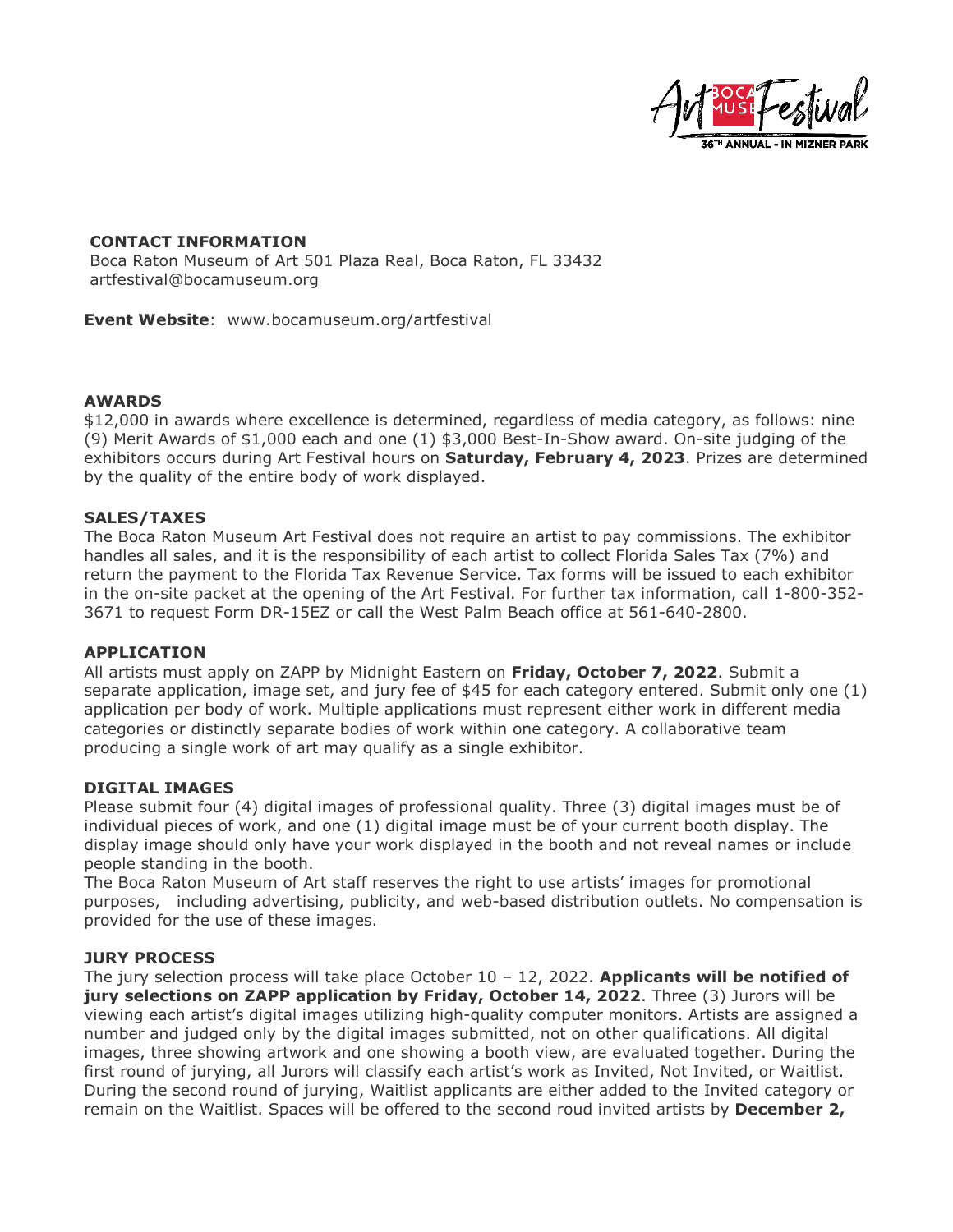

**2022.** There is no telephone or postal-mail notification of status.

## **FEES**

**APPLICATION FEE**: A \$45 non-refundable credit card purchase or check, payable to the **Boca Raton Museum of Art**, must be submitted with each application.

**The application deadline is October 7, 2022**. Booth fees are NOT required at the time of application but are due, from Invited artists, by **November 30, 2022.**

### **EXHIBIT FEE**

Upon receiving acceptance notification, the accepted artist must pay by credit card on ZAPP or send a check to the Boca Raton Museum of Art, Attn: Art Festival, 501 Plaza Real, Boca Raton, FL 33432. for booth space by **November 30, 2022.** Booth fees range from \$375 - \$1,025. Failure to respond by the deadline will result in the revocation of the invitation. Booth fees are not refundable due to artist cancellation after **November 30, 2022**.

# *PRE-ACCEPTED ARTISTS (2022 Award Winners)*

If you are a pre-accepted artist, it is still necessary for you to submit an application on ZAPP meeting all application requirements by **October 7, 2022.**

#### **REMINDERS**

- Completed application for **EACH** category entered.
- Three artwork images **AND** one booth image per application
- Booth location request (if known)
- \$45 NON-REFUNDABLE application fee, credit card on Zapp or check with entry
- Booth fee, if invited, by credit card on ZAPP or check before **November 30, 2022**
- **MAIL CHECKS** to the Boca Raton Museum of Art, Attn: Art Festival, 501 Plaza Real, Boca Raton, FL 33432.

#### **FREE ARTIST PARKING**

There is limited **FREE artist parking**. The artist parking area will open at noon on Friday, February 3, 2023. Spaces are available on a first-come, first-served basis. Festival artists with large RVs and trucks use the surface lot adjacent to Mizner Park. Artists with regular-sized cars and SUVs use the upper level of the four parking garages in Mizner Park. Trucks and trailers are NOT permitted to park in the Mizner Park garages. Artists must follow the traffic-flow instructions set up by the Art Festival Committee in conjunction with the City of Boca Raton.

# **CALENDAR** – **IMPORTANT DAYS TO NOTE:**

- Art Festival: **February 4 & 5, 2023**, 10 a.m. to 5 p.m. daily
- Applications Open **June 13, 2022**
- Application Deadline on ZAPP: **October 7, 2022**
- Jury Selection: **October 10 – 12, 2022**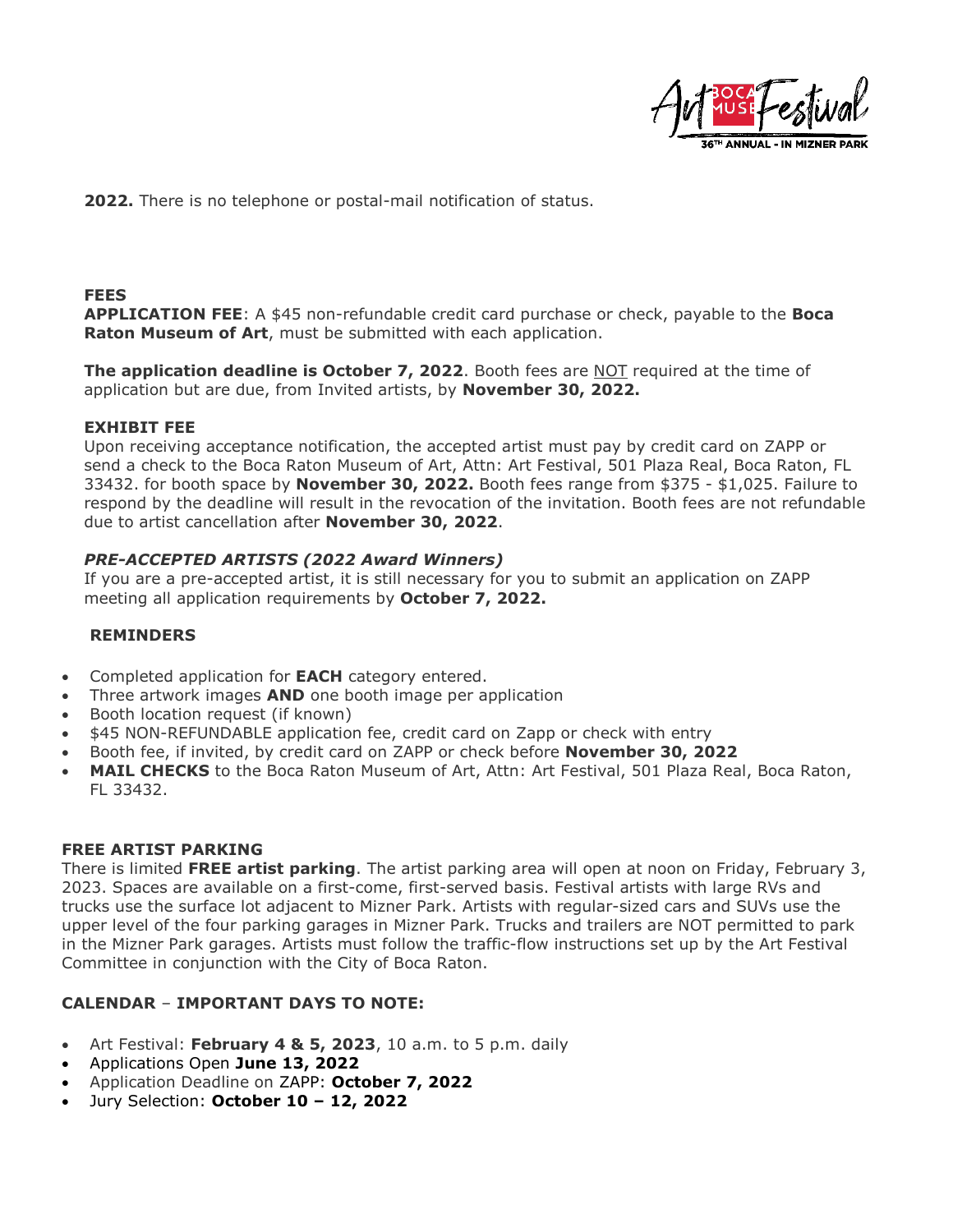

- Notification of Acceptance Available on ZAPP: **October 14, 2022**
- Deadline to Accept and Remit Booth Fee: **November 30, 2022.**
- Booth Assignments Posted on ZAPP by **December 12, 2022**
- Last day for a Full Refund Due to Artist Cancellation: **November 18, 2022**.
- Waitlist Notification: **December 2, 2022 -** exhibit fees are due upon acceptance (no later than **December 5, 2022**)
- Artists' Parking and Early Check-In opens on Friday, February 3 at noon.
- Booth set up: Approximately 3:30 a.m. Sat, February 4, 2023 streets must be closed by the City & no early setup allowed.

Booth closure cannot begin before 5 p.m. Sunday, February 5, 2023

# **Rules/Regulations**

# **KNOW THE RULES**

The following rules and policies ensure fairness to all participating artists and festival guests. Any failure to comply will result in immediate removal from the Art Festival. The artist will be ineligible to participate in the Boca Raton Museum of Art's Art Festival for three years.

- Artists must be 18 years of age or older a photo ID is required at check-in.
- Representatives may not attend in place of the artist the invited artist must be present for the entire two-day event.
- Work displayed on site must be consistent with the digital images submitted work outside of your juried category will **NOT** be allowed.
- All work in every category must be original work produced by the invited artist. Work made from commercial kits, molds, patterns, plans, prefabricated forms, or other commercial methods is **NOT** permitted.
- All prints must be signed, numbered, and limited to no more than 250 in the series.
- Digital reproductions, Giclee, Iris, or inkjet copies can **NOT** be the only items in the artist's booth. The booth must contain mostly original artwork. A reproduction is a copy of a work of art that already exists as a painting, watercolor, drawing, photograph, etc. and which is copied from the original using a digital or photographic process and printed on an offset press, serigraph press, or through a computer including all printer formats desktop or Giclee. All prints in the Digital and Photography category must be signed and numbered in a limited edition of 250 or less.
- All two-dimensional work must be matted or framed gallery-wrapped canvases are accepted but highly discouraged.
- All work must be priced or otherwise marked "Not for Sale." The inclusion of work that is not for sale is highly discouraged.
- Exhibitors may not display ribbons or awards from any other or previous shows.
- Service animals are allowed on a leash and are the owner's responsibility.
- Exhibitors must keep their exhibits open until 5 p.m. Sunday, February 5, 2023. No early dismantling.